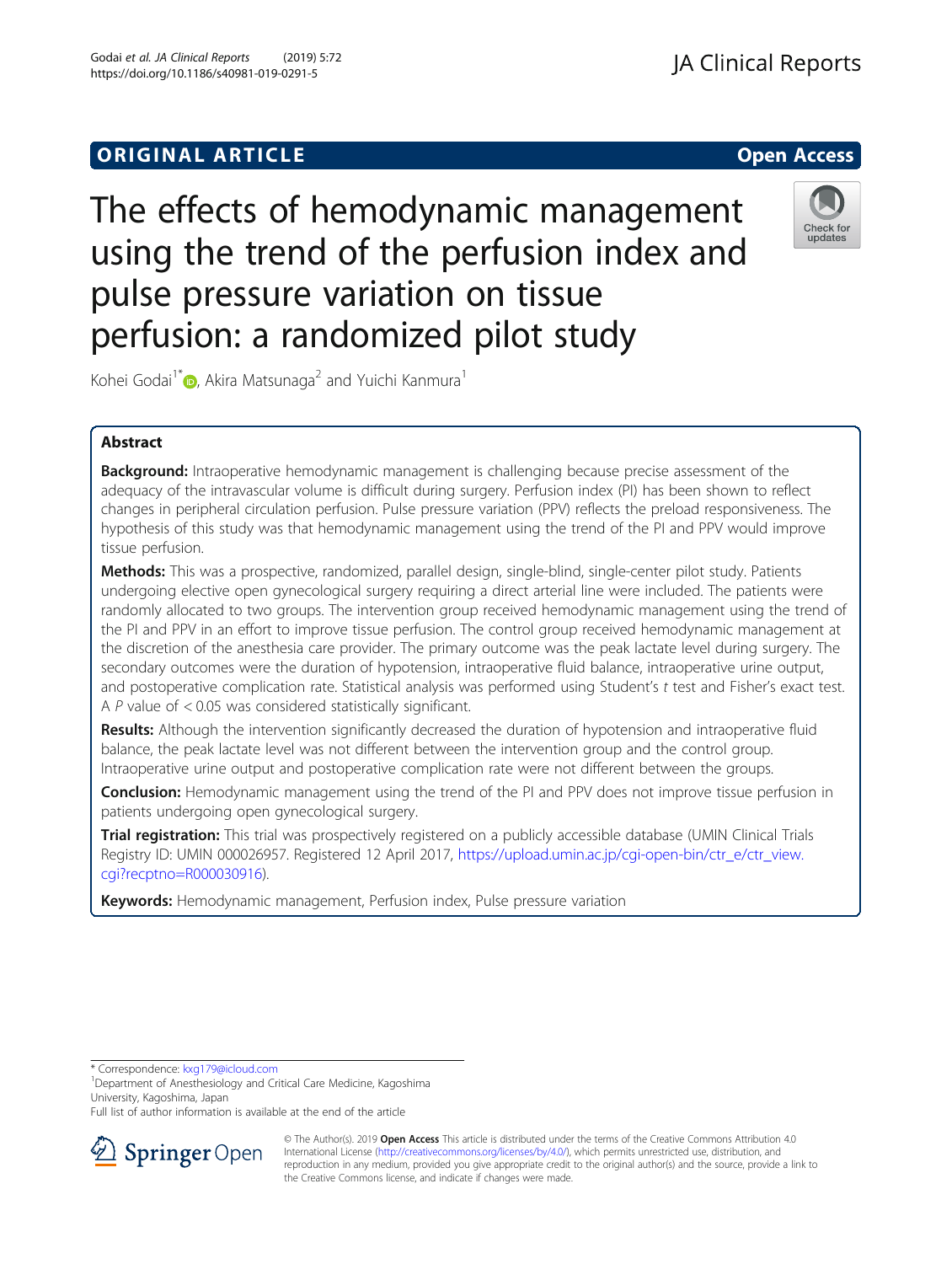## Background

Intraoperative hemodynamic management is challenging because precise assessment of the adequacy of the intravascular volume is difficult during surgery [\[1](#page-6-0)]. Although goal-directed fluid therapy (GDFT) has been shown to reduce perioperative complications in high-risk patients, some studies have shown conflicting results, i.e., GDFT did not reduce complications [[2](#page-6-0)–[4\]](#page-6-0). Challand et al. showed that stroke volume (SV) optimization using colloid bolus administration without vasopressors increased the length of hospital stay [[3\]](#page-6-0). These studies have indicated that GDFT alone is insufficient for optimizing the hemodynamic status during surgery. To ensure adequate tissue perfusion, maintaining appropriate perfusion pressure is also crucial. Hypotension is reportedly associated with adverse perioperative outcomes [[5](#page-6-0)–[7](#page-6-0)].

The perfusion index (PI) has been shown to reflect changes in peripheral circulation perfusion [\[8](#page-6-0)]. Peripheral perfusion is influenced by cardiac output (CO) and peripheral vasomotor tone [\[9](#page-6-0)] and is sensitive to sympathetic vasoconstriction and skin temperature  $[10, 11]$  $[10, 11]$  $[10, 11]$  $[10, 11]$ . The PI might be used as a surrogate of CO if sympathetic tone and skin temperature are kept stable. On the other hand, dynamic indices including pulse pressure variation (PPV) and stroke volume variation (SVV) have been used as indicators of fluid responsiveness. A PPV of > 13% during mechanical ventilation using a tidal volume of 8 mL/kg reliably predicts preload responsiveness [\[12\]](#page-6-0). A high PPV indicates that the patient's left ventricle is positioned at the "steep" part of the Frank–Starling curve [\[13\]](#page-6-0).

Although the SV and CO can be measured intraoperatively with several devices such as esophageal Doppler or pulse contour analysis, the cost of these devices may impede the widespread use of SV/CO measurement [\[14](#page-6-0)]. The anesthetic monitor Life Scope J (Nihon Kohden, Tokyo, Japan) provides PI and PPV measurements without any other devices. Anesthesiologists can evaluate the PI and PPV if a pulse oximeter and direct arterial line are placed in the patient. We developed a new hemodynamic protocol using the trend of the PI and PPV to maintain adequate tissue perfusion, which would improve perioperative outcomes without expensive SV/ CO monitoring devices. The hypothesis of this study was that the new hemodynamic management using the trend of the PI and PPV would improve tissue perfusion.

## Methods

This manuscript adheres to the applicable CONSORT guidelines. The supporting CONSORT checklist is available as Additional file [1](#page-5-0). This prospective, randomized, parallel design, single-blind, single-center clinical trial was approved by the ethics committee of Kagoshima University Hospital (#28-191) and was conducted from May 2017 to November 2018 at Kagoshima University Hospital. This trial was prospectively registered on a publicly accessible database (UMIN Clinical Trials Registry ID: UMIN 000026957. Registered 12 April 2017, [https://upload.umin.ac.jp/cgi-open-bin/ctr\\_e/ctr\\_view.](https://upload.umin.ac.jp/cgi-open-bin/ctr_e/ctr_view.cgi?recptno=R000030916)

[cgi?recptno=R000030916\)](https://upload.umin.ac.jp/cgi-open-bin/ctr_e/ctr_view.cgi?recptno=R000030916). Written informed consent was obtained from all participants.

The inclusion criteria were an American Society of Anesthesiologists physical status of I to III and performance of elective open gynecological surgery requiring a direct arterial line. The exclusion criteria were a history of uncompensated cardiac disease, stroke, arrhythmias, and severe liver/renal dysfunction.

## Protocol

Before the induction of general anesthesia, a thoracic or lumbar epidural catheter (17G Tuohy needle, Hakko disposable epidural catheter; Hakko, Nagano, Japan) was placed at T10 to L1 according to the incision level, and 3 mL of 1% mepivacaine without epinephrine was administered. General anesthesia was induced with propofol (1.0–2.0 mg/kg), remifentanil  $(0.3-0.5 \mu g/kg/min)$ , and rocuronium  $(0.6-1.0 \mu g/m)$ kg). Anesthesia was maintained with desflurane (0.6–0.7 age-adjusted minimum alveolar concentration) and remifentanil (0.05–0.5 μg/kg/min) and intermittent bolus administration of rocuronium (10 mg) and fentanyl  $(2-10 \mu g/kg)$ . The rate of remifentanil infusion was tailored to control hemodynamic responses. Rocuronium was used to maintain a train-of-four ratio of  $\leq 1$  (TOF-Watch SX; Organon, Dublin, Ireland). The Life Scope J was used to continuously monitor the heart rate, direct arterial blood pressure, electrocardiogram, peripheral oxygen saturation, end-tidal carbon dioxide tension ( $ETCO<sub>2</sub>$ ), PPV, PI derived from the pulse oximeter plethysmographic waveform, bladder temperature, and skin temperature of the hand. The PPV is calculated from the arterial waveform using the following formula: PPV = [(maximum pulse pressure) − (minimum pulse pressure)]/[(maximum pulse pressure) + (minimum pulse pressure)]  $\times$  1/2  $\times$  100 and reflects the preload responsiveness [\[13](#page-6-0)]. The PI is calculated from the infrared signal using the following formula: PI = (pulsatile signal/nonpulsatile signal)  $\times$  100. To assess the hemodynamic effects of the intervention, we continuously monitored the cardiac index (CI) and SV variation (SVV) with a high-fidelity dedicated pressure transducer (FloTrac sensor; Edwards Lifesciences, Irvine, CA, USA) and the Vigileo monitor, software version 3.01 (Edwards Lifesciences). The CI was calculated based on real-time analysis of the arterial waveform during a 20-s period. This calculation was performed at a sample rate of 100 Hz without the need for prior calibration using a proprietary algorithm based on the principle that the aortic pulse pressure is proportional to the SV.

The patients' lungs were ventilated with an inspired oxygen fraction of 0.4 and tidal volume of 8 mL/kg of ideal body weight, and the respiratory rate was adjusted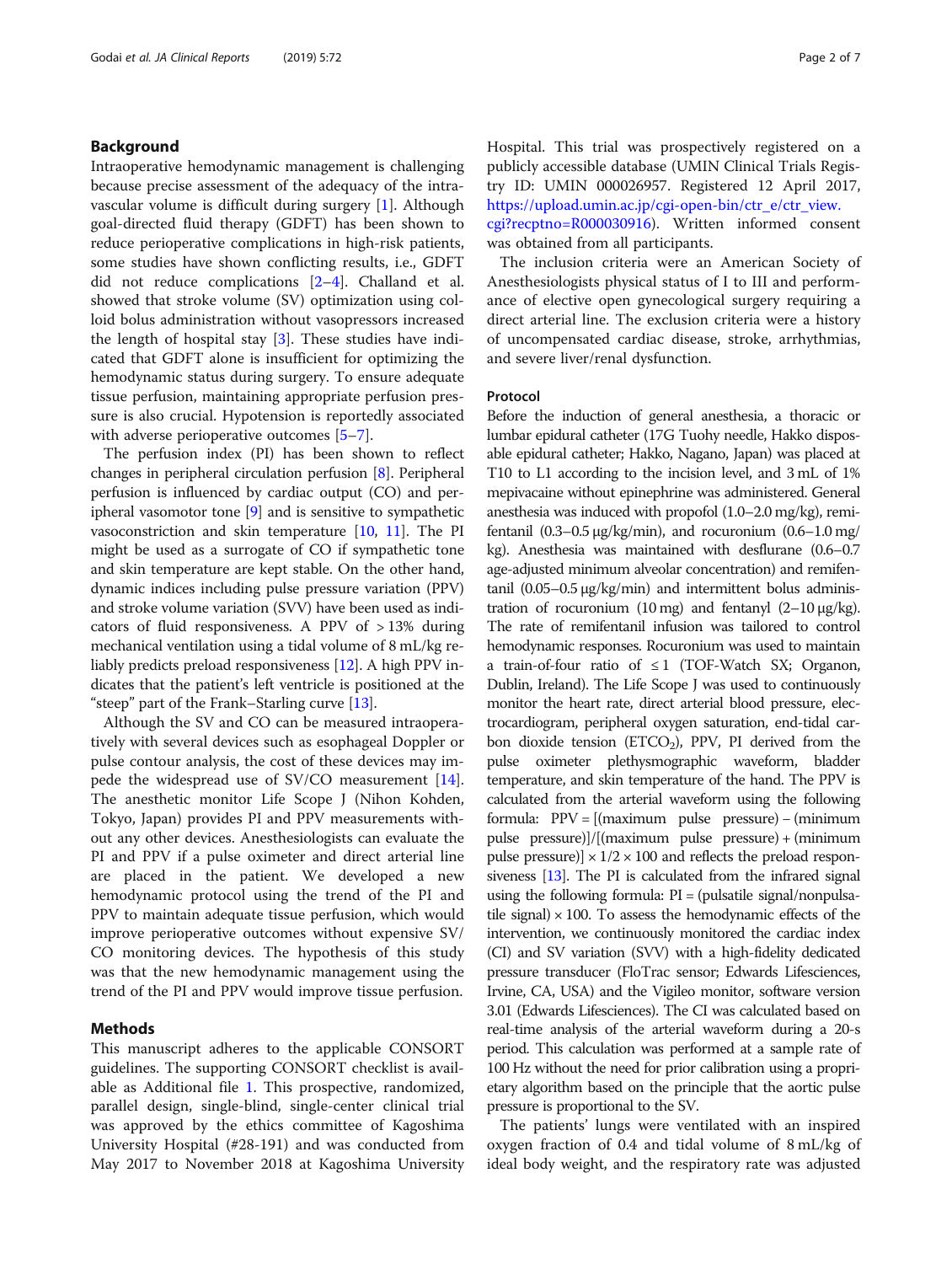to maintain an  $ETCO<sub>2</sub>$  of 35 to 45 mmHg and a positive end-expiratory pressure of 5 to 8 cmH<sub>2</sub>O. The patients were randomly allocated to one of two groups with an allocation ratio of 1:1 using Internet-based software in a complete randomization manner (Research Randomizer version 4.0, retrieved on October 13, 2016, from [http://](http://www.randomizer.org/) [www.randomizer.org/\)](http://www.randomizer.org/). The patients were blinded to the allocation. In the intervention group, 250 mL of colloid (Voluven; Otsuka Pharmaceutical, Tokyo, Japan) was infused during induction, followed by continuous infusion of a balanced crystalloid (Bicanate; Otsuka Pharmaceutical) at a rate of 2 mL/kg/h. In addition to the balanced crystalloid, 4.3% dextrose solution (Soldem 3A; Terumo, Tokyo, Japan) was administered at a rate of 20 mL/h. If the MAP was < 60 mmHg, the trend of the PI was evaluated (Fig. 1). We considered that 5% of change is clinically significant when we focused on the trend of the PI. If the PI increased by  $> 5\%$  of previous value in 15 min, we considered that the hypotension was due to afterload reduction and administered a 0.1-mg bolus of phenylephrine followed by continuous infusion of phenylephrine at a rate of 1.0 mg/h. The infusion rate of phenylephrine was adjusted every 10 min (0.1–2.0 mg/h) to maintain the MAP within 60 to 90 mmHg. If the PI did not increase by > 5% of the previous value in 15 min, we evaluated the PPV. If the PPV was < 13%, we considered that the hypotension was due to reduced cardiac contractility and administered a continuous infusion of dobutamine at a rate of 3 μg/kg/min. The infusion rate of dobutamine was adjusted every 10 min (1–5 μg/kg/ min) to maintain the MAP within 60 to 90 mmHg. If the PPV was  $\geq$  13%, we considered that the hypotension was due to preload reduction and administered a 250-mL bolus of colloid (Voluven; Otsuka Pharmaceutical). We stopped the infusion of phenylephrine or dobutamine when the MAP was above 90 mmHg with a minimum infusion rate. There is a consensus that MAP blow 60– 70 mmHg is associated with perioperative complications [[15\]](#page-6-0). We selected the threshold of 60 mmHg because we included the patients with low to moderate risk. In the control group, the hemodynamic management was performed at the discretion of the anesthesia care provider to maintain MAP more than 60 mmHg. These hemodynamic management were applied during surgery only. In both groups, red blood cells were transfused when the hemoglobin level was  $\langle 7 \text{ g/dL}$ . Arterial blood samples were taken at the time of skin incision, every 2 h during surgery, and at the end of surgery. The lactate concentration was measured using an ABL 620 analyzer (Radiometer, Copenhagen, Denmark). Epidural analgesia was started at the closure of the skin. Postoperative complications were recorded during the first 30 days after surgery; these included pulmonary infection and infection of other organs as well as leakage at the anastomosis site.

#### Data analysis

The primary outcome was the peak lactate level during surgery. The secondary outcomes were the duration of hypotension (MAP of < 60 mmHg), intraoperative fluid balance, intraoperative urine output, and postoperative complication rate. We considered 0.5 mmol/L difference

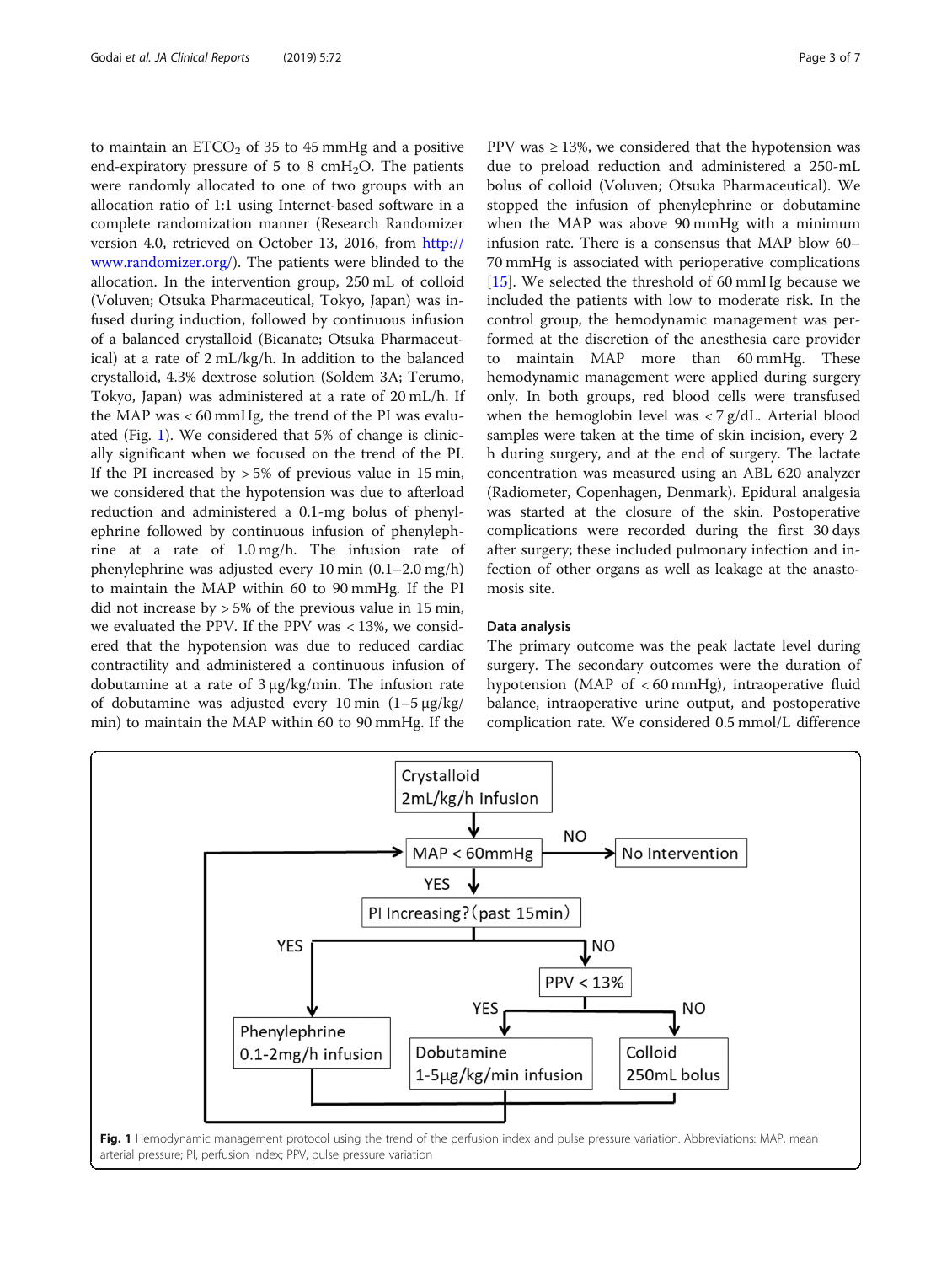in the lactate levels as clinically significant referred to the previous study  $[16]$  $[16]$  $[16]$ . To detect a 0.5 mmol/L difference in the peak lactate level with a two-sided approximation while accepting an α error of 5% and β error of 20%, the required study size was calculated as 34 patients based on the preliminary data using Power and Sample Size Calculation version 3.1.2 (Dupont WD and Plummer WD, Vanderbilt University, Nashville, TN, USA). The preliminary data were calculated from patients' data who underwent open gynecological surgery in our institution (number of patients, 20; mean value of lactate levels, 1.2, standard deviation, 0.50). To account for patient dropout, 20% more patients were added, giving a final sample size of 40 patients. All data were expressed as mean with standard deviation or 95% confidence interval. The equality of variance was examined with an  $F$  test. The statistical analysis was performed using Student's  $t$  test for data following Gaussian distribution, Mann-Whitney test for data not following Gaussian distribution, and Fisher's exact test (GraphPad

Prism 7.03; GraphPad Software, La Jolla, CA, USA). A P value of < 0.05 was considered statistically significant.

## Results

The CONSORT diagram is shown in Fig. 2. Of 41 patients considered eligible for the study, 1 patient declined to participate. Thus, 40 patients were included in the study. Three patients did not receive their allocated intervention because of a changed surgical plan and protocol violations. Another three patients' data were not analyzed because of a protocol violation. Therefore, the data from 34 patients were analyzed. Table [1](#page-4-0) shows the patients' characteristics. Most patients underwent a radical hysterectomy. No patient had severe respiratory dysfunction, received preoperative β-blocker medications, or was transfused preoperatively.

## The primary and secondary outcomes

Although the intervention significantly decreased the duration of hypotension and intraoperative fluid balance,

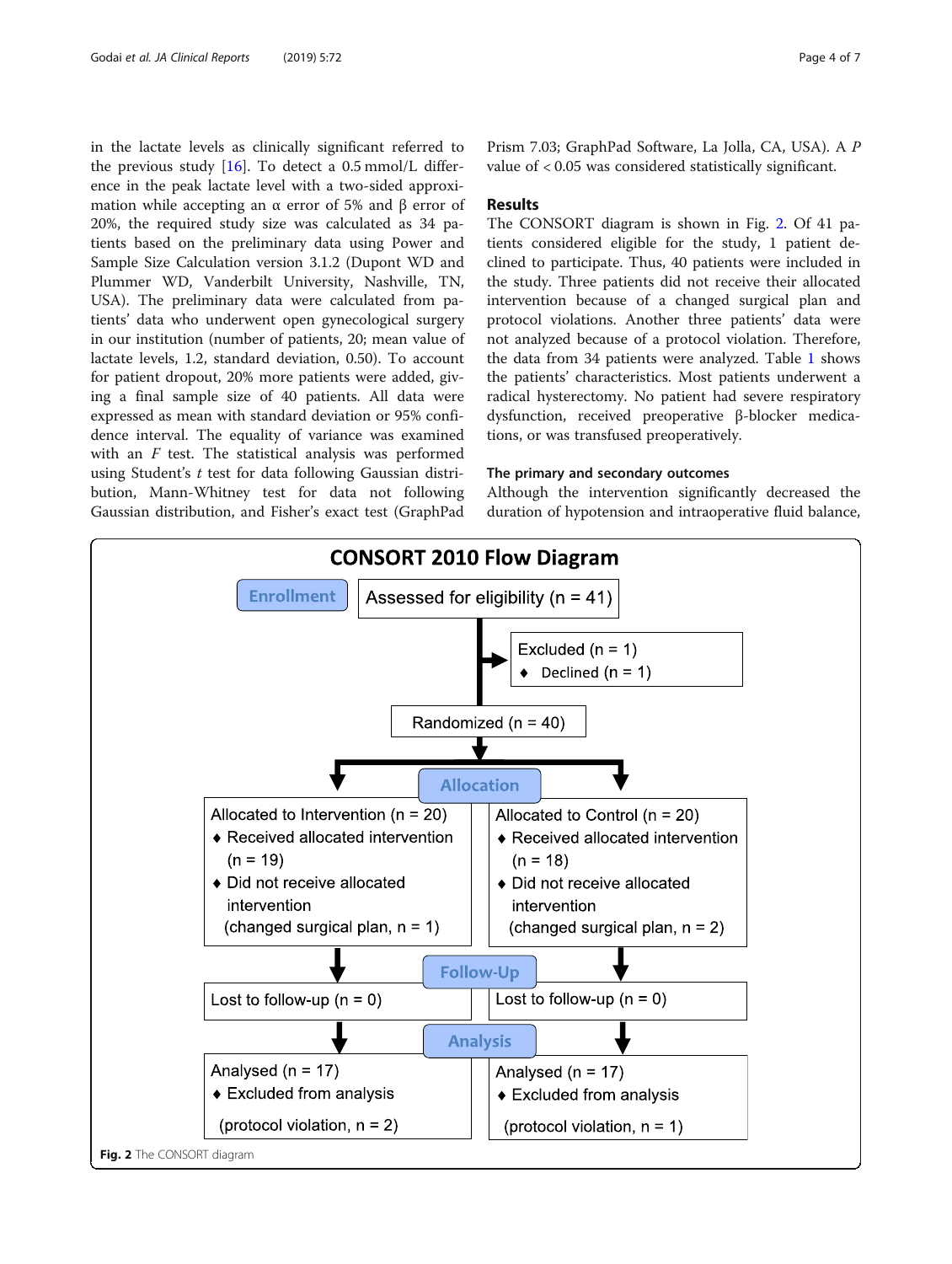#### <span id="page-4-0"></span>Table 1 Patient characteristics

|                       | Intervention<br>group ( $n = 17$ ) | Control<br>group $(n = 17)$ |
|-----------------------|------------------------------------|-----------------------------|
| Age (years)           | $49 \pm 11$                        | $53 \pm 17$                 |
| Height (cm)           | $156 \pm 6$                        | $157 + 6$                   |
| Weight (kg)           | $61 \pm 13$                        | $55 \pm 12$                 |
| ASA-PS                |                                    |                             |
| 1                     | 4(24)                              | 6(35)                       |
| $\overline{2}$        | 13 (76)                            | 11(65)                      |
| Comorbidities         |                                    |                             |
| Obesity               | 3(18)                              | 1(6)                        |
| Smoking               | 1(6)                               | 1(6)                        |
| Hypertension          | 5(29)                              | 6(35)                       |
| Anemia                | 5(29)                              | 3(18)                       |
| Asthma                | 2(12)                              | 0(0)                        |
| Diabetes mellitus     | 4(24)                              | 1(6)                        |
| Types of surgery      |                                    |                             |
| Radical hysterectomy  | 12(71)                             | 14 (82)                     |
| Radical trachelectomy | 2(12)                              | 0(0)                        |
| Salpingo-oophorectomy | 3(18)                              | 3(18)                       |

Abbreviation: ASA-PS American Society of Anesthesiologists physical status Values are expressed as mean ± standard deviation or number and percentage

the peak lactate level was not different between the intervention group and the control group (Table 2). The number of patients whose peak lactate level was > 2.0 mmol/L was two in the intervention group and three in the control group  $(P > 0.99)$ .

#### The other intraoperative data

Table [3](#page-5-0) shows the intraoperative data. The MAP and SVV were significantly higher in the intervention group than in the control group. Patients in the intervention group were given less crystalloid intraoperatively than patients in the control group. Although the number of patients who received a vasopressor was not different between the groups, the dose of phenylephrine was higher in the intervention group. The number of patients whose mean PI was < 1.4% was five in the intervention group and three in the control group  $(P = 0.69)$ .

| Table 2 Primary and secondary outcomes |  |  |  |
|----------------------------------------|--|--|--|
|----------------------------------------|--|--|--|

There was no difference in the respiratory parameters between the groups. There was no important harm in either group. Only one patient in the intervention group developed acute kidney injury  $(P > 0.99)$ . The length of hospital stay did not differ in the groups  $(15 \pm 8 \text{ days in})$ the intervention group vs  $14 \pm 5$  days in the control group,  $P = 0.67$ ). No patient died within 30 days.

## Discussion

Hemodynamic management using the trend of the PI and PPV did not decrease the intraoperative peak lactate level. Among the secondary outcomes, the intervention significantly decreased the duration of hypotension and intraoperative fluid balance. The MAP and SVV were higher in the intervention group than the control group, although less crystalloid was infused in the intervention group.

Our protocol was unique at two points. First, we avoided using SV or CO. Second, our protocol enables us to determine which factor is responsible for hypotension only using PI and PPV. We selected open gynecological surgery to reduce variability. Because the PI is sensitive to sympathetic vasoconstriction and skin temperature, we maintained normothermia [[10](#page-6-0)]. A PI of < 1.4% has been reported to represent poor peripheral perfusion in clinically ill patients [[8\]](#page-6-0). The number of patients whose mean PI was < 1.4% was not different between the groups. Because the PI reportedly has considerable inter-individual variability, we used the trend of the PI.

Our hypothesis that hemodynamic management using the trend of the PI and PPV would improve tissue perfusion was not confirmed in this study. There are several possible explanations for why our hypothesis failed to be confirmed. One simple explanation is that hemodynamic management did not decrease the intraoperative lactate level because the intervention did not improve tissue perfusion. Another explanation is that the risk of tissue hypoperfusion might be too low to detect the difference. The previous study, however, has reported that GDFT using the pulse oximeter–derived pleth variability index reduced lactate levels in the moderate risk patients [\[16\]](#page-6-0).

|                                        | Intervention group ( $n = 17$ ) | Control group $(n = 17)$ | $P$ value          |
|----------------------------------------|---------------------------------|--------------------------|--------------------|
| Peak lactate levels (mmol/L)           | $1.4 \pm 1.0$                   | $1.2 \pm 0.5$            | 0.98 <sup>b</sup>  |
| Duration of hypotension (min/h)        | $7.7 \pm 5.0$                   | $17.1 + 10.6$            | 0.003 <sup>b</sup> |
| Intraoperative fluid balance (mL/kg/h) | $4.3 \pm 1.3$                   | $7.2 + 3.3$              | 0.003 <sup>b</sup> |
| Intraoperative urine output (mL/kg/h)  | $0.9 \pm 0.8$                   | $1.2 + 1.0$              | 0.42 <sup>a</sup>  |
| Postoperative complication rate (%)    | 0                               |                          | $> 0.99^{\circ}$   |

Values are expressed as mean ± standard deviation or percentage

<sup>a</sup> *P* values were calculated using Student's *t* test

 $P$  values were calculated using Mann-Whitney test

P values were calculated using Fisher's exact test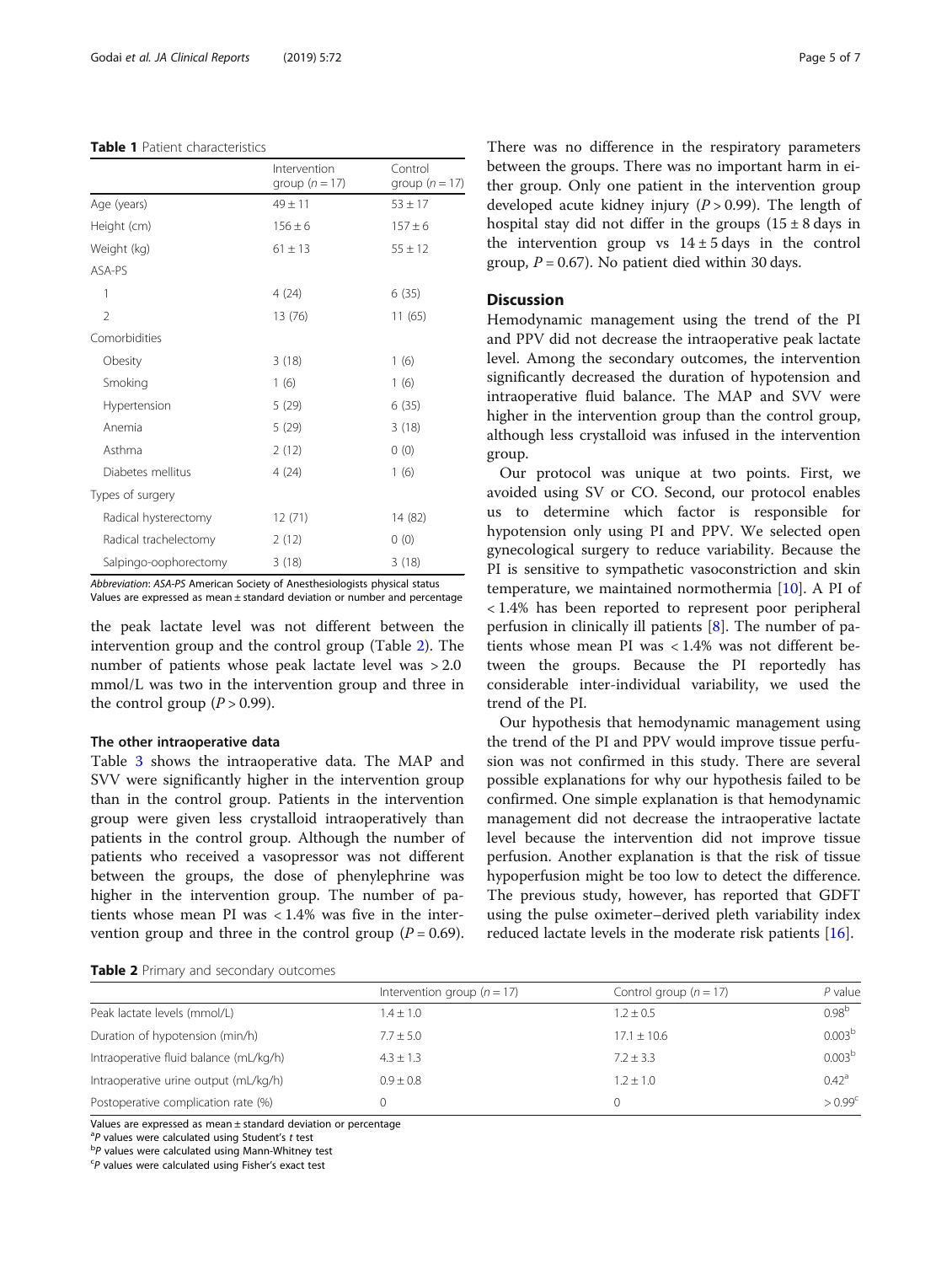#### <span id="page-5-0"></span>Table 3 Intraoperative data

|                                                     | Intervention<br>group<br>$(n = 17)$ | Control<br>group<br>$(n = 17)$ | $P$ value           |
|-----------------------------------------------------|-------------------------------------|--------------------------------|---------------------|
| Duration of anesthesia (min)                        | $342 \pm 96$                        | $332 \pm 85$                   | $0.74^{a}$          |
| Duration of surgery (min)                           | $238 \pm 89$                        | $239 \pm 85$                   | 0.98 <sup>a</sup>   |
| Intraoperative blood loss (mL)                      | $468 \pm 466$                       | $485 \pm 407$                  | 0.91 <sup>a</sup>   |
| HR (beats/min)                                      | $71 \pm 11$                         | $75 \pm 11$                    | 0.30 <sup>a</sup>   |
| MAP (mmHg)                                          | $74 + 6$                            | $69 + 7$                       | $0.04^{\rm a}$      |
| PI(%)                                               | $2.4 \pm 1.6$                       | $2.8 \pm 1.5$                  | $0.45^{\rm a}$      |
| PPV (%)                                             | $9.8 \pm 3.8$                       | $8.8 \pm 2.7$                  | $0.39^{a}$          |
| SW (%)                                              | $12.1 \pm 3.8$                      | $9.6 \pm 2.2$                  | 0.02 <sup>b</sup>   |
| Cl (L/min/m <sup>2</sup> )                          | $2.9 \pm 0.7$                       | $3.3 \pm 1.0$                  | 0.27 <sup>a</sup>   |
| SVI $(mL/m2)$                                       | $41 \pm 11$                         | $42 \pm 8$                     | 0.90 <sup>a</sup>   |
| Crystalloid (mL/kg/h)                               | $3.8 \pm 1.1$                       | $6.2 \pm 2.1$                  | 0.0006 <sup>k</sup> |
| Colloid (mL/kg/h)                                   | $2.3 \pm 1.2$                       | $3.3 \pm 3.0$                  | 0.61 <sup>b</sup>   |
| Number of patients<br>transfused<br>with RBC (n)    | $\overline{4}$                      | 5                              | $> 0.99^{\circ}$    |
| RBC transfusion (mL)                                | $135 \pm 256$                       | $112 \pm 203$                  | 0.77 <sup>a</sup>   |
| Number of patients<br>received<br>ephedrine (n)     | 15                                  | 13                             | 0.66 <sup>c</sup>   |
| Total dose of<br>ephedrine (mg)                     | $9.3 \pm 8.1$                       | $10.5 \pm 8.4$                 | 0.31 <sup>a</sup>   |
| Ephedrine (mg/h)                                    | $1.5 \pm 1.1$                       | $2.1 \pm 1.7$                  | 0.68 <sup>a</sup>   |
| Number of patients<br>received<br>phenylephrine (n) | 16                                  | 14                             | 0.60 <sup>c</sup>   |
| Phenylephrine (mg/h)                                | $0.73 \pm 0.44$                     | $0.22 \pm 0.32$                | 0.0006 <sup>a</sup> |
| Number of patients<br>received<br>dobutamine (n)    | 3                                   | $\mathbf 0$                    | 0.23 <sup>c</sup>   |
| Dobutamine (µg/kg/min)                              | $0.14 \pm 0.49$                     | $0.00 \pm 0.00$                | 0.23 <sup>b</sup>   |
| $ETCO2$ (mmHg)                                      | $37 \pm 1.4$                        | $37 \pm 1.4$                   | $0.39^{a}$          |
| TV (mL/kg of IBW)                                   | $8.2 \pm 0.4$                       | $8.3 \pm 0.8$                  | $0.84^b$            |
| Ppeak (cm $H_2O$ )                                  | $18 \pm 2.7$                        | $17\pm1.8$                     | 0.07 <sup>a</sup>   |
| PEEP ( $cmH2O$ )                                    | $5.1 \pm 0.86$                      | $4.7 \pm 0.7$                  | 0.11 <sup>a</sup>   |
| ETDes (%)                                           | $3.7 \pm 0.3$                       | $3.5 \pm 0.5$                  | 0.31 <sup>b</sup>   |
| Tblad $(°C)$                                        | $36.9 \pm 0.6$                      | $36.6 \pm 0.6$                 | 0.18 <sup>a</sup>   |
| Tskin (°C)                                          | $36.1 \pm 0.5$                      | $35.9 \pm 1.1$                 | 0.95 <sup>b</sup>   |

Abbreviations: CI cardiac index,  $ETCO<sub>2</sub>$  end-tidal carbon dioxide tension,  $ETDes$ end-tidal desflurane concentration, HR heart rate, IBW ideal body weight, MAP mean arterial pressure, PEEP positive end-expiratory pressure, PI perfusion index, Ppeak peak inspiratory pressure, PPV pulse pressure variation, RBC red blood cell, SVI stroke volume index, SVV stroke volume variation, Tblad bladder temperature, Tskin skin temperature of the hand, TV tidal volume Values are expressed as mean ± standard deviation or number

<sup>a</sup> *P* values were calculated using Student's *t* test

 $P$  values were calculated using Mann-Whitney test

P values were calculated using Fisher's exact test

We selected the single cutoff point of PPV as 13% because we needed to make a simple protocol. As Cannesson et.al. have shown, the gay zone approach is another

option to make a clinical decision [\[17\]](#page-6-0). We have shown that phenylephrine infusion significantly decreased the PPV during one-lung ventilation [[18\]](#page-6-0). In this study, although the doses of phenylephrine were higher in the intervention group than in the control group, PPV was not different between the groups. The differences between the results of our previous study and the current study may be due to the concomitant colloid bolus or dobutamine infusion. No serious adverse events occurred during this study.

Our study has several limitations. First, we included a moderate to low risk female patients only. Our results cannot be generalized to high risk or male patients. Second, we used the peak lactate level as a surrogate of tissue perfusion. Because we did not measure tissue perfusion directly using ultrasound or near-infrared spectroscopy, the actual tissue perfusion cannot be assessed. Third, we did not use any particular hemodynamic protocols in the control group. It is possible that the results might be changed if we used particular hemodynamic protocols which may reduce variability in the control group.

## Conclusion

Although hemodynamic management using the trend of the PI and PPV significantly decreased the duration of hypotension and intraoperative fluid balance, the intervention did not decrease the intraoperative peak lactate level. These results indicate that hemodynamic management using the trend of the PI and PPV does not improve tissue perfusion in patients undergoing open gynecological surgery.

#### Supplementary information

Supplementary information accompanies this paper at [https://doi.org/10.](https://doi.org/10.1186/s40981-019-0291-5) [1186/s40981-019-0291-5.](https://doi.org/10.1186/s40981-019-0291-5)

Additional file 1. CONSORT 2010 checklist of information to include when reporting a randomised trial\*

#### Abbreviations

CI: Cardiac index; CO: Cardiac output; ETCO<sub>2</sub>: End-tidal carbon dioxide tension; GDFT: Goal-directed fluid therapy; MAP: Mean arterial pressure; PI: Perfusion index; PPV: Pulse pressure variation; SV: Stroke volume; SVV: Stroke volume variation

#### Acknowledgements

We thank Angela Morben, DVM, ELS, from Edanz Group [\(www.edanzediting.](http://www.edanzediting.com/ac) [com/ac](http://www.edanzediting.com/ac)), for editing a draft of this manuscript.

#### Authors' contributions

KG conducted the study, analyzed the data, and wrote the manuscript. AM helped conduct the study and critically revised the manuscript. YK supervised the study and critically revised the manuscript. All authors read and approved the final manuscript.

#### Funding

This research received no specific grant from any funding agency in the public, commercial, or not-for-profit sectors.